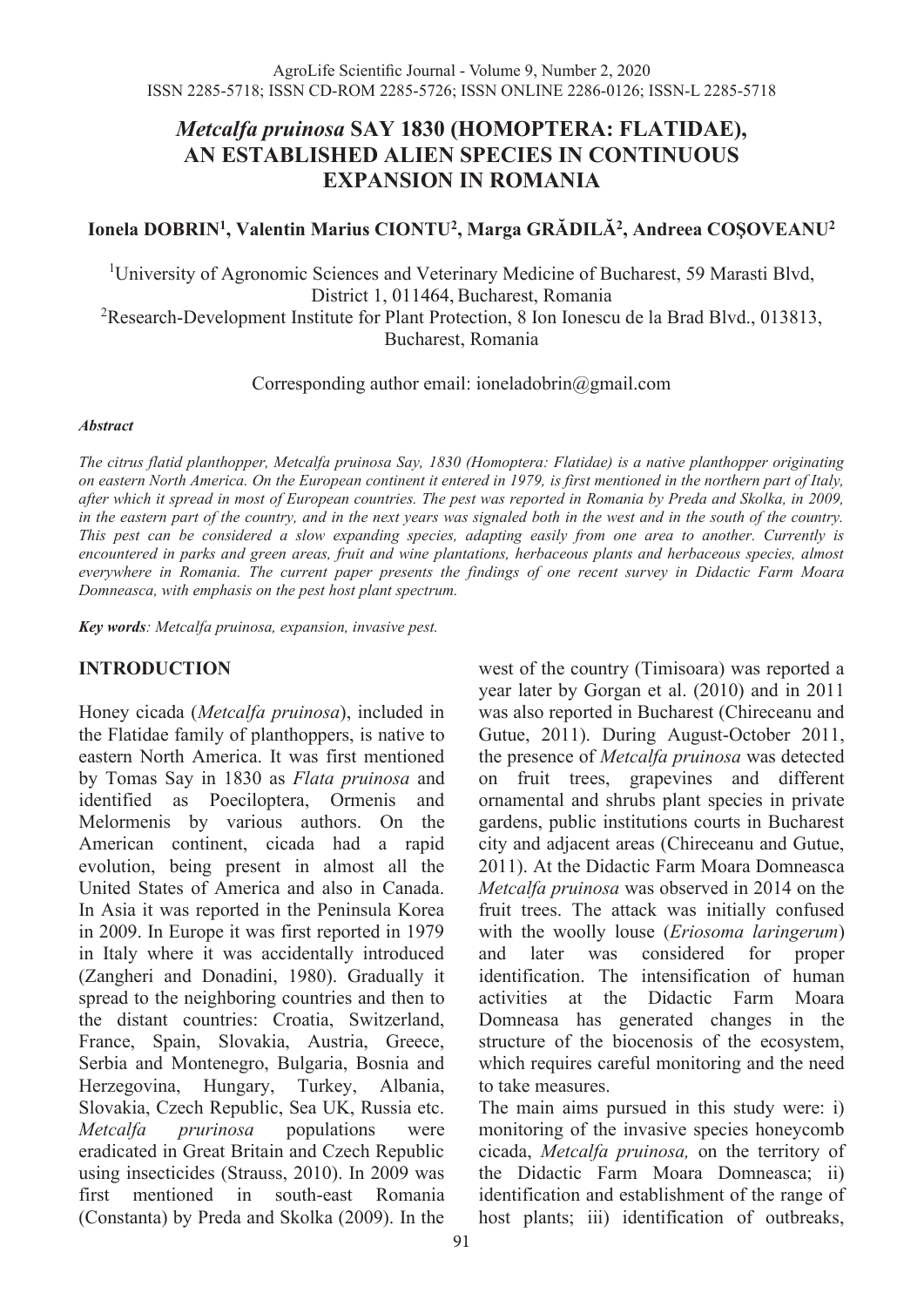areas infested with this invasive species; iv) assessing the degree of attack on spontaneous plants and crops on the farm's territory; v) test chemical treatments to reduce the attack.

# **MATERIALS AND METHODS**

The design of the observations:

The Didactic Farm Moara Domnească has an area of 556 ha, organized in 8 soles some separated by the protective forest buffers, an administrative area with housing of about 24 ha - office buildings, parks and gardens. For the present study, a series of field routes have been established in order to find possible outbreaks with this species during 2017 and 2018:

- route 1 comprised the administrative area (green area around administrative buildings, parks and gardens);

- route 2, field crops (wheat, triticale, peas, sunflower, corn, rapeseed and alfalfa);

- route 3, fruit crops (orchards of apple, hair, plum, apricot, cherry and walnut);

- route 4, the network of logs (forest protection curtains);

- route 5, the edge of the road that connects the village of Moara Domneasca with the European road 85.

The larvae and adults of *Metcalfa pruinosa* were monitored and outbreaks within the attacked plants were noted. Photos were taken in different phases of vegetation. The frequency index (F), the intensity index (I) and the degree of attack (A) were established in the infested plants. Frequency  $(F%) =$  (number of attacked branches or plants / total number of branches) x 100; 10 plants or 10 branches were taken randomly to determine the index. Intensity  $(I\%)$ percentage of the attack taking into consideration the whole plant (observations on the surface of infested leaves or branches). The degree of attack  $(A\%)$  = Frequency x Intensity / 100. In order to reduce the infestation with *Metcalfa pruinosa*, a series of treatments were applied with synthetic pesticides.

Characteristics of the Didactic Farm Moara Domneasca:

The Didactic Farm Moara Domneasca within the University of Agronomic Sciences and Veterinary Medicine of Bucharest is located in the NE part of the Bucharest. The activity in the farm is divided into 5 sectors: vegetable

farm, horticultural farm, cattle farm, palm farm and the cold storage under controlled conditions. The vegetable farm covers an area of about 250 ha where plants from the big crop are cultivated: wheat, triticale, peas, sunflower, corn, rapeseed and alfalfa. The horticultural farm covers an area of 65 ha and includes the collection of fruit species, native and foreign varieties of apple (22 ha), plum (7 ha), apricot  $(6 \text{ ha})$ , cherry  $(5 \text{ ha})$  and walnut  $(5 \text{ ha})$ , where monitoring activities (breeding, fruiting, production evaluation) are carried out on the soil type - red forest glove. From a geomorphological point of view, the landscape is characteristic to the Vlăsiei Plain, horizontal plane, with depressions of different shapes and sizes, with areas showing crows.

Vegetation and climate conditions of the location:

The Didactic Farm Moara Domneasca is located in the transition zone from the forest steppe to the plain forest area and the vegetation is characteristic of this transition as well as the forest area. The area has a pronounced steppe character due to the presence of characteristic species such as *Festuca valesiaca* and *Digitalis lanata*, together with species characteristic of the silvosteppe zone: *Poa bulbosa*, *Medicago sativa*, *Medicago falcata*, *Melilotus officinalis*, etc. The most common families are crucifers and grasses with numerous species, of which we can mention: *Sinapis arvensis*, *Thlaspi arvense*, *Capsella bursa pastoris*, *Agropyron repens*, *Cynodon dactylon*, *Setaria* sp., *Echinochloa crus galli* etc.

The natural vegetation of silvosteppe is strongly affected by the crops and thus it is found on restricted surfaces (on the lake shore, on the roadsides, drainage channels and in the protection ditches in the area). Hydrophilic plants are also present: *Phragmites communis*, *Typha latyfolia*, *Equisetum arvense*, *Polygonum amphibium*, *Ranunculus arvensis* (Petcu, 2008; Mihalache et al., 2009).

Observations were made during the agricultural years 2016-2018.

Temperature and precipitation regime, as well as the multiannual averages were collected from the Afumati Meteorological Station, which is located approximately 4 km from the farm headquarters while rainfall is recorded at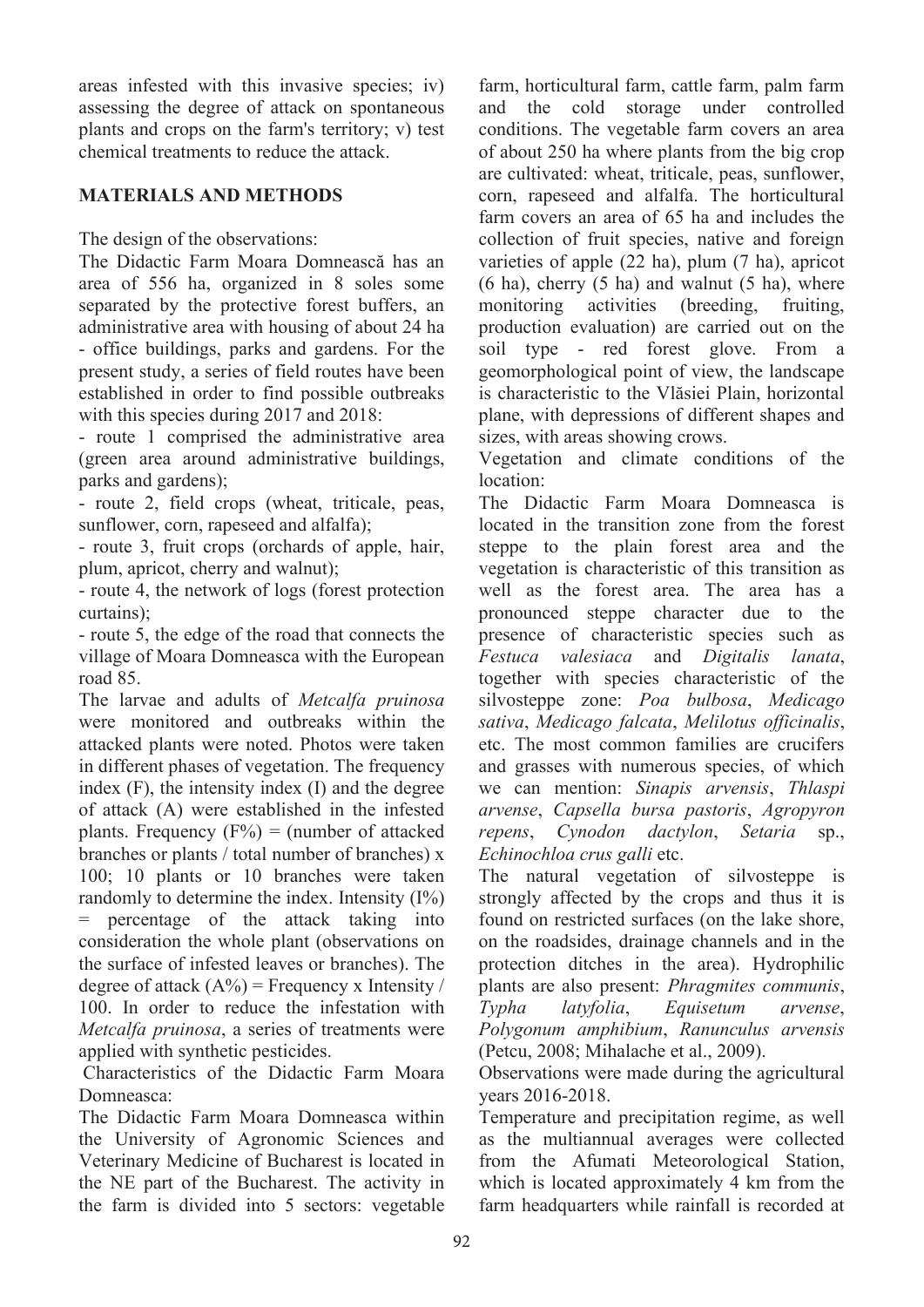the Moara Domneasca using the own rain gauge.

# **RESULTS AND DISCUSSIONS**

The research carried out in 2017 (Figure 1) showed that the first larvae appeared in May and the larval activity lasted until August. Larvae at different stages were identified on the same plant.

Since July, adults have appeared until October. In July and August were noticed both larvae in different stages of development and adults on the same plant.



Figure 1. The presence or absence (1/0) of different developmental stages of *Metcalfa pruinosa* during 2017 at Moara Domneasca

The study conducted in 2018 on the phenology of *Metcalfa pruinosa* revealed that the species appeared later after one month and the attack was smaller than in the previous year. The species was highlighted in the administrative area - inhabited and along the tree line. The first larvae appeared in June and the larval activity lasted until August. Adults were active until September (Figure 2). Compared to 2017, the activity of the species was lower and this may be determined by the adverse climatic conditions. Between June 15 and July 31 it rained heavily  $(268 \text{ l/m}^2)$ , which led to the registration of a lower degree of attack.

The presence of cicada was observed on 26 species of host plants in 2017, while in 2018 it was observed on only 10 species of the host plants. The evolution of the species regarding the host plants infested in Romania is visible through the analysis over time. In 2009 the invasive species *Metcalfa pruinosa* was first reported in the south-eastern extremity of Romania, and at that time the cicada attacked six plant species (Preda and Skolka, 2009). In 2010 it is reported on 16 species grassy and

woody (Grozea et al., 2011), later in the west of the country, 50 host plants are identified<br>(Gogan, 2013). In parallel with the (Gogan, 2013). In parallel with the observations from the west, in Bucharest, the cicada attacks 33 plant species (Chireceanu and Gutue, 2011). Observations made by Vlad and Grozea (2016a) in 2014 and 2015 showed that the invasive species evolved attacking 66 plant species with most attacked *Prunus*, *Buxus*, *Rosa*, *Hibiscus*, *Acer* and *Ligustrum*. The most attacked species of plants, but also with a higher frequency in the observation points were the following: *Hibiscus syriacus*, *Acer negundo* followed by *Prunus* sp. with the same intensity, *Ligustrum vulgare* and *Rosa* sp. *Buxus sempervirens* with a very high presence in Timiș county was also attacked in 2 other counties - Arad and Bihor. Gymnosperms were less frequently attacked, possibly due to the morphological characteristics of luxuries and leaves, often acicular or scaly, with thick, hard and waxy epidermis (Vlad and Grozea, 2016).



Figure 2. The presence or absence (1/0) of different developmental stages of *Metcalfa pruinosa* during 2018 at Moara Domneasca

The year 2017 was less favorable to the evolution of the pest due to adverse climatic conditions. The highest level of attack was registered in 2017 (IA =  $10.0\%$ ; Figure 3) on *Acer negundo*. The cicada may be considered as especially attracted to this species. It has rich foliage creating a favorable microclimate. The leaves are heavily invaded by the larvae to absorb the sap they feed on and the woody tissues are soft in texture and are preferred by adults for laying eggs.

The degree of attack was lower in other woody species: mulberry, apple, peach and walnut, between 0.1-3.0% and generally the larvae were present on greedy shoots.